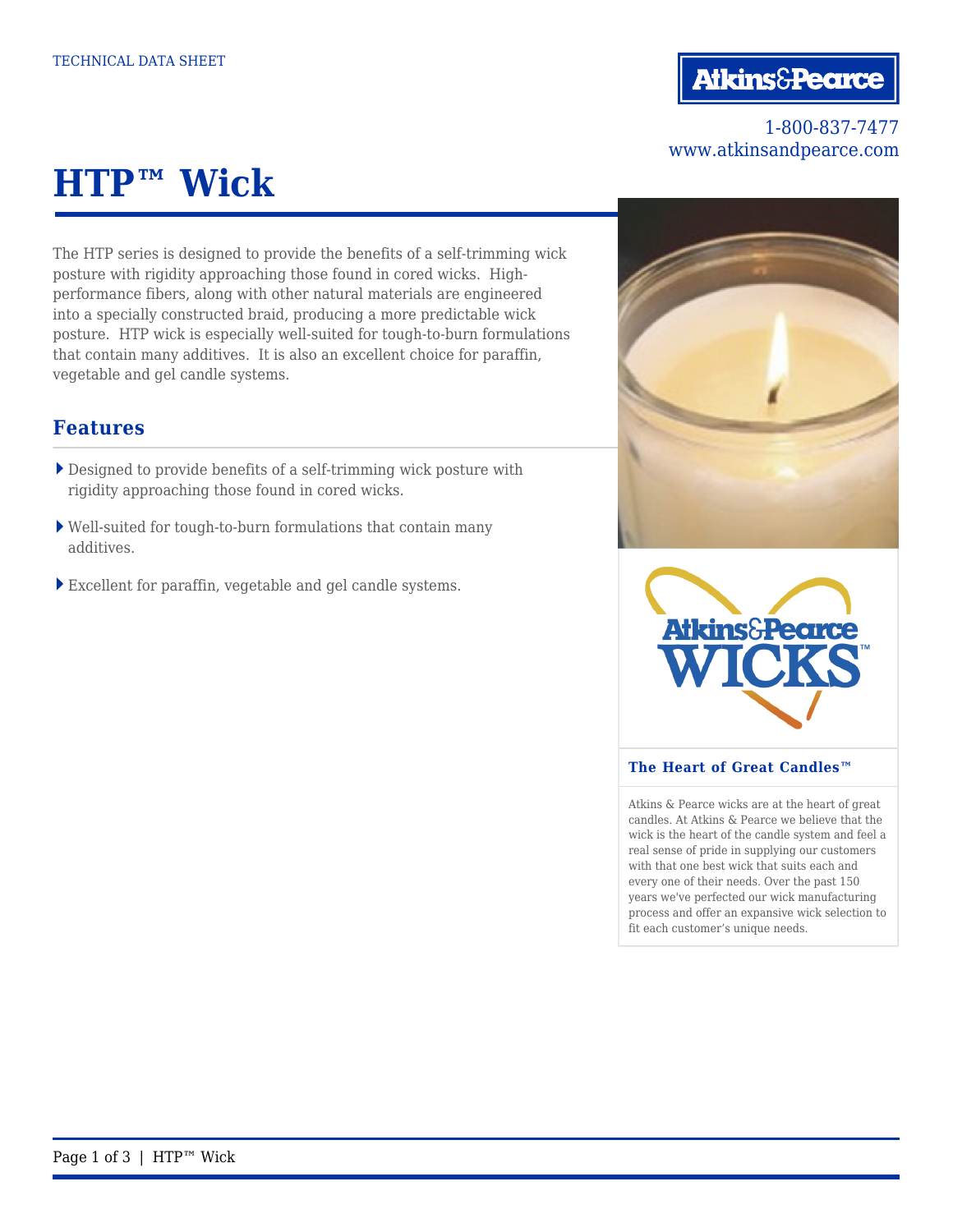## 1-800-837-7477 www.atkinsandpearce.com

# **HTP™ Wick**

# **Rate Chart**

|          | Flame HT - cm (in) | $ROC - q/hr (oz/hr)$ | Wax Pool - cm (in) | Yields - yds/lb | Total # of Ends |
|----------|--------------------|----------------------|--------------------|-----------------|-----------------|
| $HTP-31$ | 1.93(0.76)         | 2.83(0.10)           | 3.34(1.31)         | 794             | 16              |
| $HTP-13$ | 2.09(0.82)         | 3.13(0.11)           | 3.51(1.38)         | 1,186           | 12              |
| $HTP-41$ | 2.14(0.84)         | 3.25(0.11)           | 3.57(1.41)         | 672             | 19              |
| $HTP-52$ | 2.43(0.96)         | 3.70(0.13)           | 3.82(1.50)         | 509             | 24              |
| $HTP-62$ | 2.56(1.01)         | 4.16(0.15)           | 4.07(1.60)         | 477             | 27              |
| $HTP-72$ | 2.61(1.03)         | 4.32(0.15)           | 4.16(1.64)         | 431             | 30              |
| HTP-73   | 2.67(1.05)         | 4.48(0.16)           | 4.25(1.67)         | 381             | 32              |
| HTP-83   | 3.10(1.22)         | 4.73(0.17)           | 4.39(1.73)         | 331             | 35              |
| $HTP-93$ | 3.52(1.38)         | 5.12(0.18)           | 4.61(1.81)         | 315             | 38              |
| HTP-104  | 4.13(1.62)         | 6.00(0.21)           | 5.10(2.01)         | 304             | 43              |
| HTP-105  | 4.30(1.69)         | 6.26(0.22)           | 5.24(2.06)         | 295             | 45              |
| HTP-1212 | 4.16(1.64)         | 6.39(0.23)           | 5.31(2.09)         | 201             | 67              |
| HTP-1312 | 4.52(1.78)         | 7.30(0.26)           | 5.81(2.29)         | 182             | 70              |
| HTP-126  | 5.39(2.12)         | 7.67(0.27)           | 6.02(2.37)         | 249             | 55              |